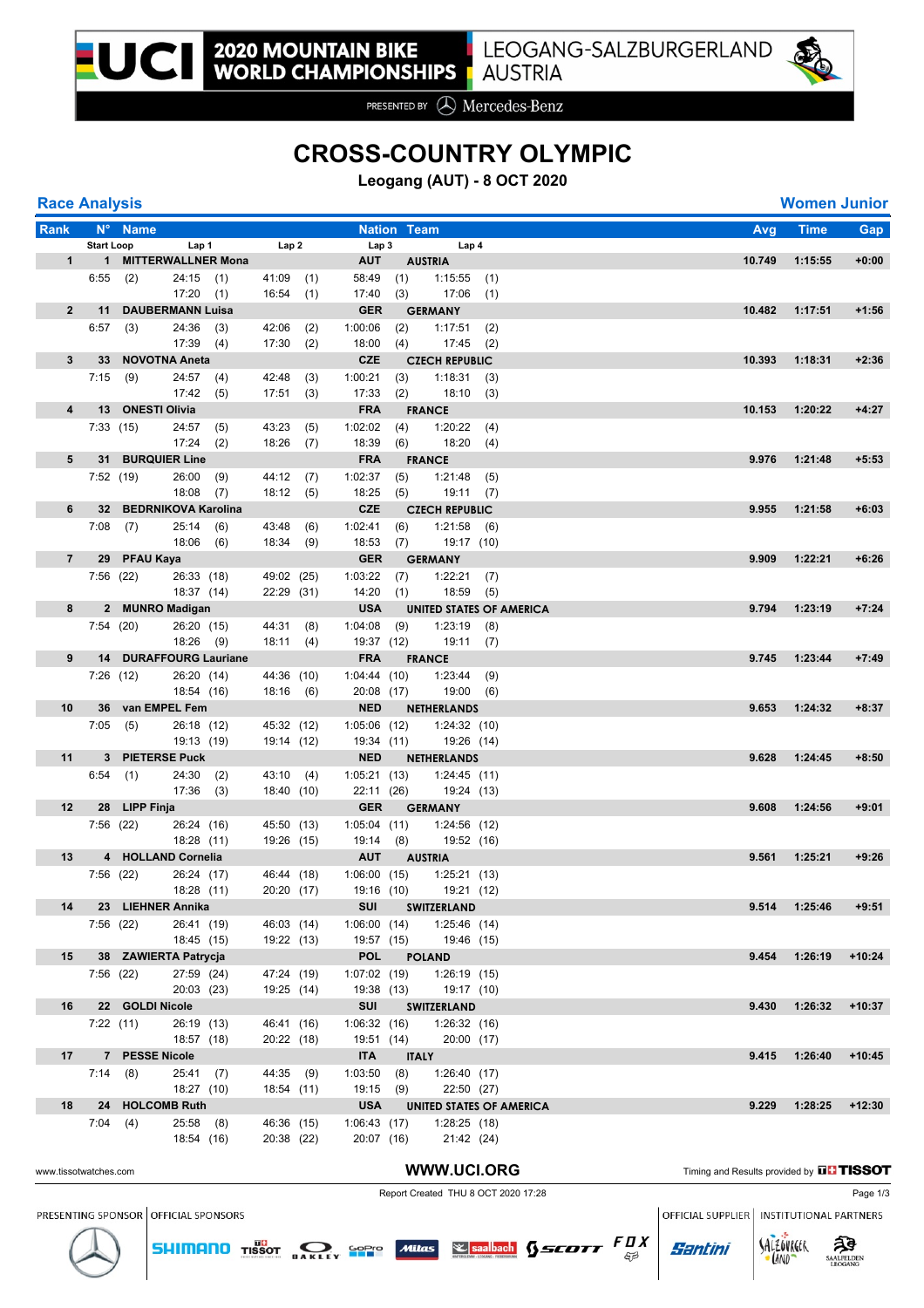

PRESENTED BY **A** Mercedes-Benz

## **CROSS-COUNTRY OLYMPIC**

**Leogang (AUT) - 8 OCT 2020**

| <b>Race Analysis</b> |  |
|----------------------|--|
|                      |  |

| <b>Race Analysis</b>  |                   |                   |                                   |                          |                            |                    |                                                 |  |                                               |       | <b>Women Junior</b> |          |
|-----------------------|-------------------|-------------------|-----------------------------------|--------------------------|----------------------------|--------------------|-------------------------------------------------|--|-----------------------------------------------|-------|---------------------|----------|
| Rank                  |                   | N° Name           |                                   |                          |                            | <b>Nation Team</b> |                                                 |  |                                               | Avg   | <b>Time</b>         | Gap      |
|                       | <b>Start Loop</b> |                   | Lap 1                             | Lap2                     | Lap <sub>3</sub>           |                    | Lap <sub>4</sub>                                |  |                                               |       |                     |          |
| 19 <sup>°</sup>       |                   |                   | 34 OBORILOVA Tereza               |                          | <b>CZE</b>                 |                    | <b>CZECH REPUBLIC</b>                           |  |                                               | 9.200 | 1:28:42             | $+12:47$ |
|                       | 7:56(22)          |                   | 27:52 (23)                        | 47:56 (20)               |                            |                    | 1:08:26 (20) 1:28:42 (19)                       |  |                                               |       |                     |          |
|                       |                   |                   | 19:56 (22)                        | 20:04 (16)               | 20:30 (20)                 |                    | 20:16 (19)                                      |  |                                               |       |                     |          |
| 20                    |                   |                   | 43 PLANKENSTEINER Noemi           |                          | <b>ITA</b>                 |                    | <b>ITALY</b>                                    |  |                                               | 9.114 | 1:29:32             | $+13:37$ |
|                       |                   | 7:39(17)          | 28:06 (25)<br>20:27 (25)          | 48:29 (22)<br>20:23 (20) | 1:08:57 (21)<br>20:28 (19) |                    | 1:29:32 (20)<br>20:35 (20)                      |  |                                               |       |                     |          |
| 21                    |                   | 37 DRELAK Milena  |                                   |                          | <b>POL</b>                 |                    | <b>POLAND</b>                                   |  |                                               | 9.058 | 1:30:05             | $+14:10$ |
|                       |                   | 7:56(22)          | 28:45 (27)                        | 49:08 (26)               | 1:09:29(23)                |                    | 1:30:05(21)                                     |  |                                               |       |                     |          |
|                       |                   |                   | 20:49 (27)                        | 20:23 (20)               | 20:21 (18)                 |                    | 20:36 (21)                                      |  |                                               |       |                     |          |
| 22                    |                   | 30 van THIEL Sina |                                   |                          | <b>GER</b>                 |                    | <b>GERMANY</b>                                  |  |                                               | 9.057 | 1:30:06             | $+14:11$ |
|                       | 7:56(22)          |                   | 26:15(11)                         | 44:42 (11)               | 1:06:50 (18)               |                    | $1:30:06$ (22)                                  |  |                                               |       |                     |          |
|                       |                   |                   | $18:19$ (8)                       | $18:27$ (8)              | 22:08 (25)                 |                    | 23:16 (28)                                      |  |                                               |       |                     |          |
| 23                    |                   |                   | 12 GOMEZ ANDREU Lucia             |                          | <b>ESP</b>                 |                    | <b>SPAIN</b>                                    |  |                                               | 9.038 | 1:30:17             | $+14:22$ |
|                       |                   | 7:37(16)          | 27:28 (21)<br>19:51 (21)          | 48:28 (21)<br>21:00 (26) | 21:12 (23)                 |                    | $1:09:40$ $(24)$ $1:30:17$ $(23)$<br>20:37 (22) |  |                                               |       |                     |          |
| 24                    |                   | 25 FLYNN Anna     |                                   |                          |                            |                    | <b>GBR GREAT BRITAIN</b>                        |  |                                               | 9.002 | 1:30:39             | $+14:44$ |
|                       |                   | 7:16(10)          | 27:51 (22)                        | 48:31 (24)               | 1:09:41 (25)               |                    | 1:30:39(24)                                     |  |                                               |       |                     |          |
|                       |                   |                   | 20:35 (26)                        | 20:40 (23)               | 21:10(22)                  |                    | 20:58 (23)                                      |  |                                               |       |                     |          |
| 25                    |                   | 21 ALVAREZ Elisa  |                                   |                          | SUI                        |                    | SWITZERLAND                                     |  |                                               | 8.998 | 1:30:41             | $+14:46$ |
|                       |                   | $7:06$ (6)        | 26:45 (20)                        | 50:01 (27)               | 1:11:29 (28)               |                    | 1:30:41(25)                                     |  |                                               |       |                     |          |
|                       |                   |                   | 19:39 (20)                        | 23:16 (32)               |                            |                    | 21:28 (24) 19:12 (9)                            |  |                                               |       |                     |          |
| 26                    |                   |                   | 10 SALVINI MORGEN Giuliana        |                          | <b>BRA</b>                 |                    | <b>BRAZIL</b>                                   |  |                                               | 8.974 | 1:30:56             | $+15:01$ |
|                       |                   | 7:56 (22)         | 28:07 (26)                        | 48:29 (23)               |                            |                    | $1:10:43$ (26) $1:30:56$ (26)                   |  |                                               |       |                     |          |
| 27                    |                   | 27 FUCHS Alexa    | 20:11 (24)                        | 20:22 (18)               | 22:14 (27)                 |                    | 20:13 (18)<br><b>GER GERMANY</b>                |  |                                               | 8.957 | 1:31:06             | $+15:11$ |
|                       |                   | 7:31(14)          | 26:00(9)                          | 46:42 (17)               | 1:09:04(22)                |                    | 1:31:06 (27)                                    |  |                                               |       |                     |          |
|                       |                   |                   | 18:29 (13)                        | 20:42 (24)               | 22:22 (28)                 |                    | 22:02 (25)                                      |  |                                               |       |                     |          |
| 28                    |                   |                   | 8 HOLUBOVA Adela                  |                          | <b>CZE</b>                 |                    | <b>CZECH REPUBLIC</b>                           |  |                                               | 8.716 | 1:33:37             | $+17:42$ |
|                       |                   | 7:56(22)          | 29:09 (28)                        | 50:26 (28)               | 1:11:27 (27)               |                    | 1:33:37(28)                                     |  |                                               |       |                     |          |
|                       |                   |                   | 21:13(29)                         | 21:17 (27)               | 21:01(21)                  |                    | 22:10 (26)                                      |  |                                               |       |                     |          |
| 29                    |                   |                   | 5 SZCZECINSKA Matylda             |                          | <b>POL</b>                 |                    | <b>POLAND</b>                                   |  |                                               |       |                     | -1LAP    |
|                       |                   | 7:30 (13)         | 29:39 (31)                        | 50:35 (29)               |                            |                    |                                                 |  |                                               |       |                     |          |
| 30                    |                   |                   | 22:09 (35)<br>26 McGORUM Elena    | 20:56 (25)               | <b>GBR</b>                 |                    | <b>GREAT BRITAIN</b>                            |  |                                               |       |                     | $-1$ LAP |
|                       |                   | 8:04(34)          | 29:15 (29)                        | 50:53 (30)               |                            |                    |                                                 |  |                                               |       |                     |          |
|                       |                   |                   | 21:11 (28)                        | 21:38 (28)               |                            |                    |                                                 |  |                                               |       |                     |          |
| 31                    |                   |                   | 17 GRATZER Viktoria               |                          | <b>AUT</b>                 |                    | <b>AUSTRIA</b>                                  |  |                                               |       |                     | $-1$ LAP |
|                       |                   | 8:11(36)          | 29:53 (32)                        | 51:46 (31)               |                            |                    |                                                 |  |                                               |       |                     |          |
|                       |                   |                   | 21:42 (32)                        | 21:53 (29)               |                            |                    |                                                 |  |                                               |       |                     |          |
| 32                    |                   |                   | 44 SAITAROVA Tatiana              |                          | <b>RUS</b>                 |                    | <b>RUSSIAN FEDERATION</b>                       |  |                                               |       |                     | $-1$ LAP |
|                       | 8:33 (42)         |                   | 30:06 (33)                        | 52:10 (32)               |                            |                    |                                                 |  |                                               |       |                     |          |
| 33                    |                   |                   | 21:33 (31)<br>20 SADNIK Katharina | 22:04 (30)               | <b>AUT</b>                 |                    | <b>AUSTRIA</b>                                  |  |                                               |       |                     | $-1$ LAP |
|                       | 8:14(38)          |                   | 30:06(34)                         | 53:52 (34)               |                            |                    |                                                 |  |                                               |       |                     |          |
|                       |                   |                   | 21:52 (33)                        | 23:46 (35)               |                            |                    |                                                 |  |                                               |       |                     |          |
| 34                    |                   |                   | 39 KURNICKA Tereza                |                          | <b>SVK</b>                 |                    | <b>SLOVAKIA</b>                                 |  |                                               |       |                     | $-1$ LAP |
|                       | 7:58(32)          |                   | 29:26 (30)                        | 52:50 (33)               |                            |                    |                                                 |  |                                               |       |                     |          |
|                       |                   |                   | 21:28 (30)                        | 23:24 (33)               |                            |                    |                                                 |  |                                               |       |                     |          |
| 35                    |                   |                   | 40 MENDEZ BERLANGA Sara           |                          | <b>ESP</b>                 |                    | <b>SPAIN</b>                                    |  |                                               |       |                     | $-1$ LAP |
|                       | 8:39(45)          |                   | 31:19 (38)                        | 54:46 (36)               |                            |                    |                                                 |  |                                               |       |                     |          |
|                       |                   |                   | 22:40 (38)                        | 23:27 (34)               | <b>AUT</b>                 |                    |                                                 |  |                                               |       |                     | $-1$ LAP |
| 36                    | 8:25(40)          |                   | 18 GRUBER Valentina<br>30:28 (35) | 54:41 (35)               |                            |                    | <b>AUSTRIA</b>                                  |  |                                               |       |                     |          |
|                       |                   |                   | 22:03 (34)                        | 24:13 (36)               |                            |                    |                                                 |  |                                               |       |                     |          |
|                       |                   |                   |                                   |                          |                            |                    |                                                 |  |                                               |       |                     |          |
| www.tissotwatches.com |                   |                   |                                   |                          |                            |                    | WWW.UCI.ORG                                     |  | Timing and Results provided by <b>THISSOT</b> |       |                     |          |



PRESENTING SPONSOR OFFICIAL SPONSORS

Report Created THU 8 OCT 2020 17:28 Page 2/3

OFFICIAL SUPPLIER | INSTITUTIONAL PARTNERS

**Santini** 

**SHIMANO** TISSOT **DAKLEY** SOPIS Mitras **Separate SECOTT** FDX